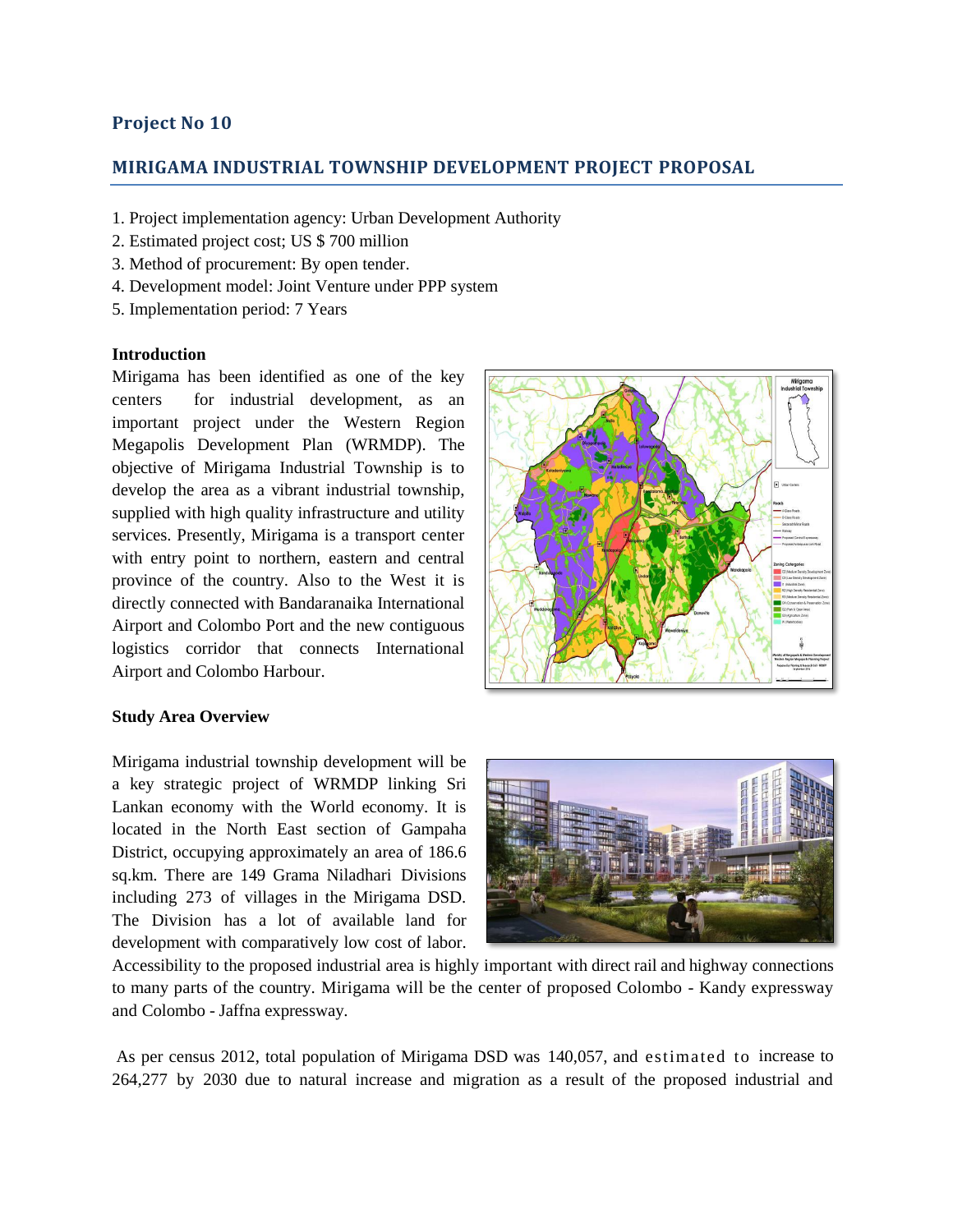commercial development. The present housing stock of the Division 37,714 will have to be increased by another 43,668 new housing units to fulfill the residential requirement of increased population.

### **Present Status of Development**

The current land use pattern in Mirigama is dominated by coconut and paddy. Total land extent is 18,389 ha of which coconut plantation dominates with 3,670 ha (19%) and 1,200 ha (6%) with paddy. The remaining land area is forest. Mirigama has an export processing zone (industrial estate) operates under BOI. There is ample land available for future development with comparatively low wages. Details of the present export processing zone of Mirigama are given in table 1, below.

| Location             | 65Km North-East of Colombo and 35Km from<br>Katunayake Air Port |
|----------------------|-----------------------------------------------------------------|
|                      |                                                                 |
| Year of Commencement | 1998                                                            |
| <b>Total Extent</b>  | 260.509 Acres                                                   |
| Industrial Area      | 173.563 Acres                                                   |
| Worker population    | 3830 (Female: 2590, Male, 1240)                                 |
| Transport            | Rail facilities, Bus terminals, Dry Port facility               |
| Environmental        | Landscaping                                                     |
| Access               | Tarred road, security lighting, chain link                      |
| Water                | Adequate supply treated to WHO standards                        |
|                      | storage facility within zone 900 meter cubes                    |
| Power availability   | 10 MVA through grid submission                                  |
| Centralized          | Administrative building                                         |

### **Table 1: Details of Export Processing Zone, Mirigama**

(Source- BOI, Sri Lanka)

There are 8 industries within the zone and BOI is providing service of a total of 19 enterprises within Mirigama.

# **Project Objectives and Components Of Industrial Township**

Following are the objectives of proposed Mirigama Industrial Township Development Project.

- a) To facilitate development of high value added, technology based industries, agro based products and aviation industry related products through provision of modern industrial, infrastructure and utility services.
- b) To induce commercial development in and around the township.
- c) To make it a preferred township for living with state of urban facilities, including housing, transport and other amenities.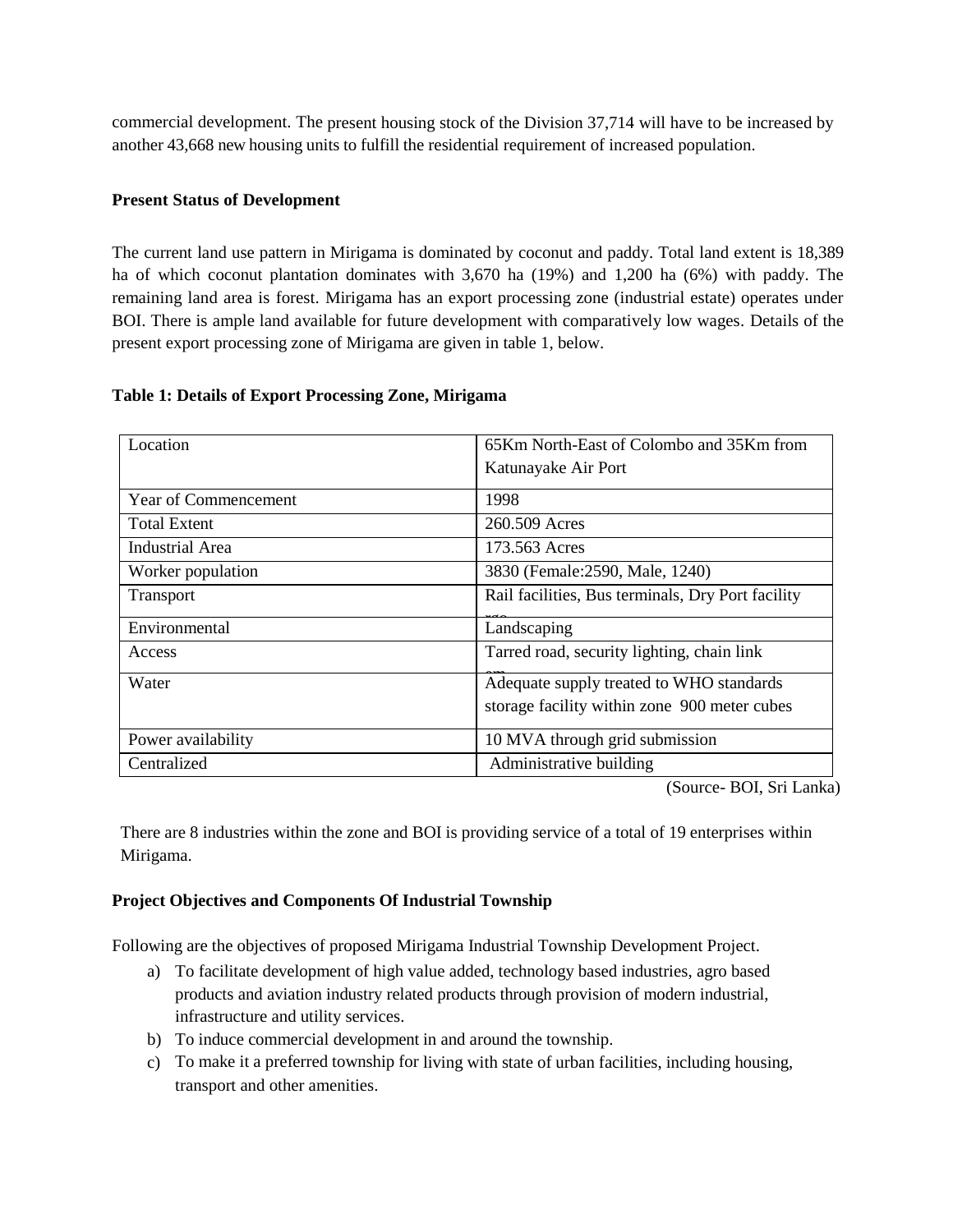- d) Encourage the development of export oriented industries taking into advantage of location facilities (close access to the Airport and logistics corridor.
- e) To develop a vibrant urban living environment.

In order to develop Mirigama as a vibrant living city, the following components have been identified to include in the township development plan.

- Use of wetlands and forest areas as green buffers for industrial development
- Develop Mini Logistics Hub with multimodal access
- Expand density in the existing town center to cater to future demand
- Develop Multimodal Transport Hub at city center
- Preserve environmentally sensitive areas through regulation, and
- Establish green link between forest patches.

There are few major zones proposed for development within the industrial township, namely, industrial zone, logistics zone, residential zone, common facility area and the City Center, which consists of commercial zone, recreational area and civic zone. In each zone the following activities and facilities are planned.

# **Industrial Zone**

 $\overline{a}$ 

- Precision Engineering,
- Bio Medical,
- Electronics,
- Associated SME's,
- Agro based Industries,
- Gem & Jewelry,
- Common Health Care Facilities,
- Fire rescue facilities.

#### **Residential Zone**

- Workers Quarters
- Housing Units
- Recreational activities
- Day Care nursery
- Retail Shops

## *Logistics zone*

- Container Yard
- Container Handling Facility
- Warehousing
- Cold storage
- Office Space
- Inter-modal transfer Facilities
- Banking and Insurance etc.

#### **Proposed Common Facilities**

- Fire Rescue Facility
- Waste Water Treatment
- Solid Waste Management
- Storm / water Management
- Telecommunication
- Rail Connectivity for Cargo
- Multi Modal Logistics
- Transport Facility
- Shuttle Bus Services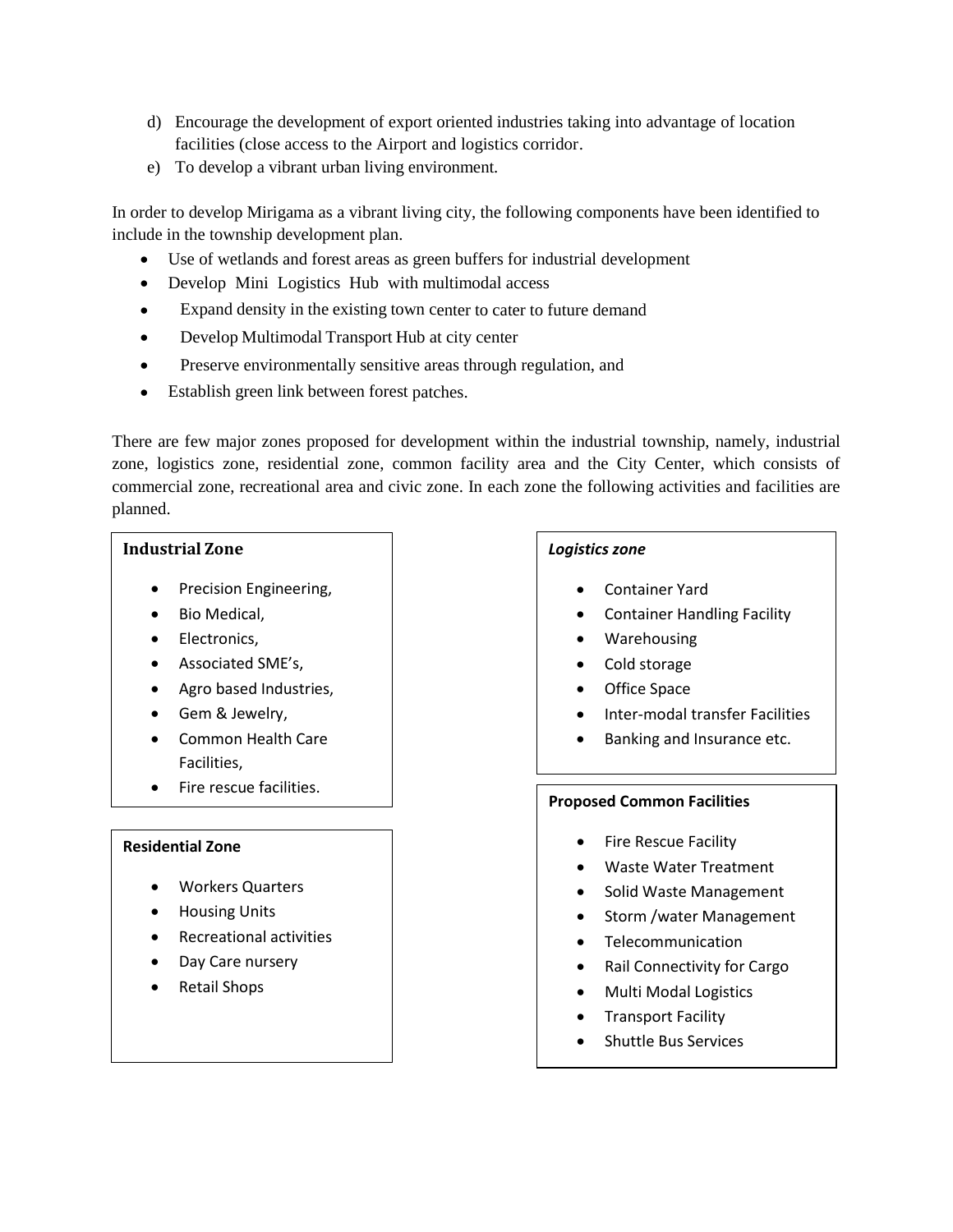#### **Commercial Zone**

- Multi modal Transport Hub
- Wholesale/ Retail Marts
- Shopping Malls
- Hotels/Restaurants
- Public Parking Areas
- Banks/commercial Offices
- Professional Offices
- Open Trading Areas
- Customer Care Areas
- Socio Cultural Institutions
- Information Centers
- Service Industries
- Filling Station

## **Recreational Area**

- Public Open Space
- Water Front Public Space
- Eco Park
- Restaurant
- Tree Line/Nature Trails
- Public Parking Areas

# **Civic Zone**

- Administrative Offices
- Educational Facilities
- Convention Center

### **Project Implementation Plan**

This project implementation plan is formulated on the assumption that the Mirigama Industrial Zone is established as a Limited Liability Company land owners and prospective investors to be shareholders. A total land extent of 657.56 ha has been identified for the Mirigama Industrial Zone in GN Divisions of Giriullagama, Hapugahagedara, Kandangamuwa, Loluwagoda, Loluwagoda South and Madurupitiya in Mirigama Divisional Secretariat. Out of the total land extent only 1.5 ha is owned by the State, of which majority is presently owned by the Land Reforms Commission and the rest of 656.06 ha owns by a large number of private owners. A detailed list of owners of identified land plots are available at Megapolis Planning Project.

Since land owners will be shareholders of the company, Mirigama Industrial Project proposes that it should negotiate with land owners on the methodology and process of transferring their land to company and agree on the terms and conditions of compensating for land other matters relating to the share ownership. A request may be made to all landowners to voluntarily transfer the land to the company provision of alternative accommodation for residence within the same area.

# **Construct Houses to Relocate Households Living In the Project Area**

An estimated number of 600 houses will be required to relocate those families whose land have been taken over. These houses will be of different of sizes extending from 450 sq. ft. to 1,000 sq. ft. supplied with all amenities. Estimated Cost of constructing the houses for relocation will be approximately Rs. 3,000 million.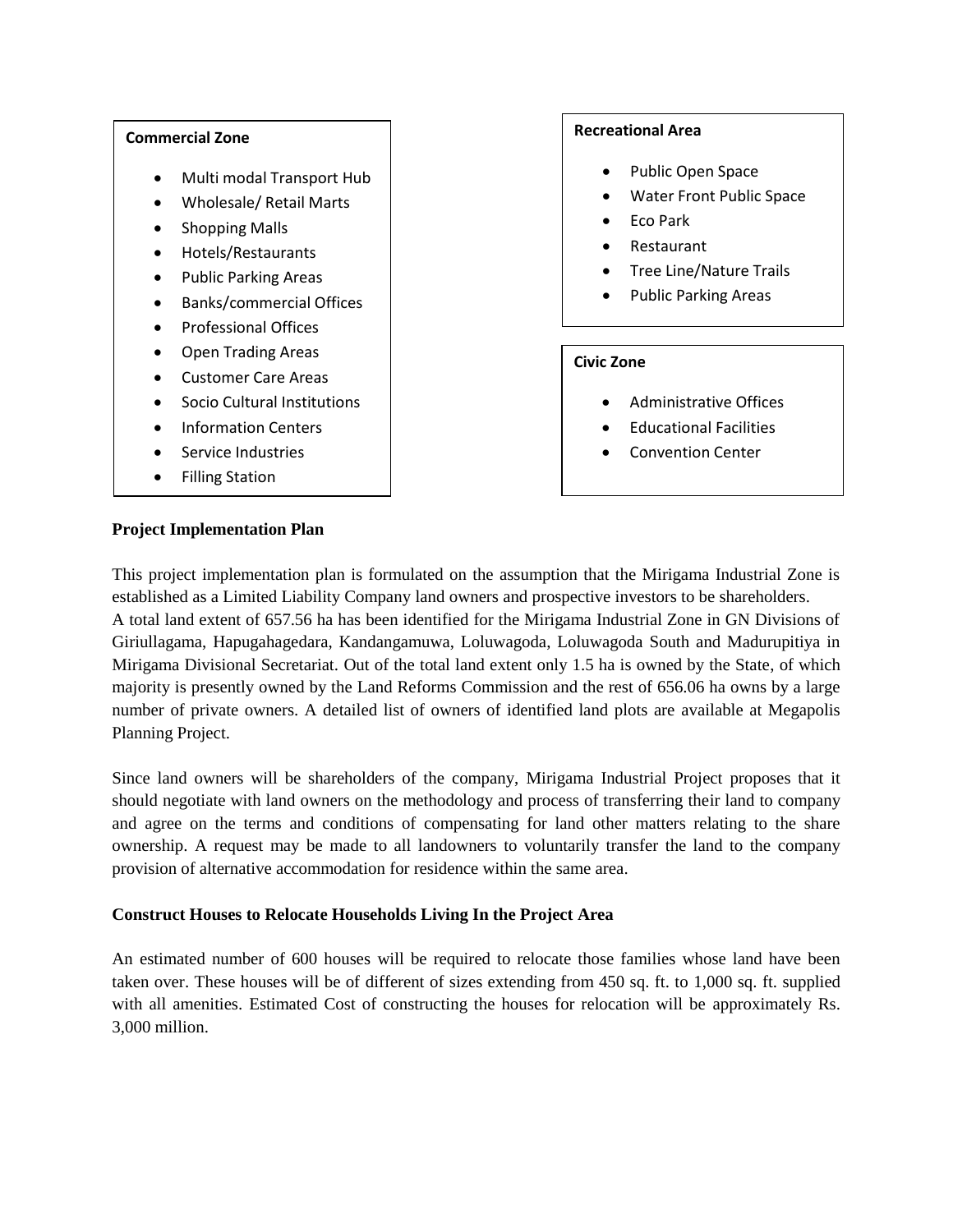# **Provision of Infrastructure Services Up To the Industrial and Commercial Sites**

The following infrastructure services need to be provided to the land plots for the benefit of investors.

- Road development to provide access to all land plots; to meet this requirement three types of roads (Internal roads within the industrial zone – 11.6 km of 30 m wide, 8 km of 20 m wide and 46 km of 15 m wide and external roads ), including culverts; **Estimated Cost Rs. 6,859 million**.
- Construction of External Roads to improve road transportation to and from Mirigama Industrial City; **Estimated cost Rs. 7,372 million**.
- 5.2 km length of railway line from main rail road (Colombo Polgahawela) up to industrial zone together with construction of railway terminal; **Estimated cost Rs. 654 million including cost of land**.
- Construction of 80 MW Power Station and distribution lines; **Estimated cost Rs.8,500 million**.
- Construction of a Water Supply scheme with a treatment plant, water towers and distribution system; **Estimated cost Rs. 9,500 million**.
- Construction of a Transport Hub; **Estimated cost Rs. 89 million including cost of land**.
- Storm Water Drainage network with length of 67.6 km; **Estimated cost Rs. 320 million**.
- Solid Waste management system; **Estimated cost Rs. 1,540 million**.
- Waste Water Management system; **Estimated cost Rs. 2,540 million**.
- Other facilities such as Bus-stops, Fire Station with Fire Rescue systems,(**Estimated cost Rs. 40 million**); Medical center (**Estimated cost Rs. 20 million**); Commercial complex (**Estimated cost Rs. 35 million**); Administrative complex (**Estimated cost Rs. 15 million**) Housing scheme with 10,000 units to provide housing to industrial workers (**Estimated cost Rs. 32,750 million**);

Estimated cost of above infrastructure facilities will be Rs. 107 billion, including the cost of land.

# **Selection of investors on Industry and Commercial Development**

As an initial step of selecting industrial and other business investors, an international tender may be called for applications to be made for the selection of industrialists and other investors. There will be two types of investors to be selected.

- i. Industrial Investors, and
- ii. Commercial) Investors.

The industries propose to establish inside the Zone will be in the categories of:

- manufacturing of Electrical and Electronic items,
- Manufacturing of pharmaceutical products,
- Manufacturing of computer and computer software systems,
- Vehicle assembling and manufacturing,
- Value added Vegetable and Fruits based Food processing.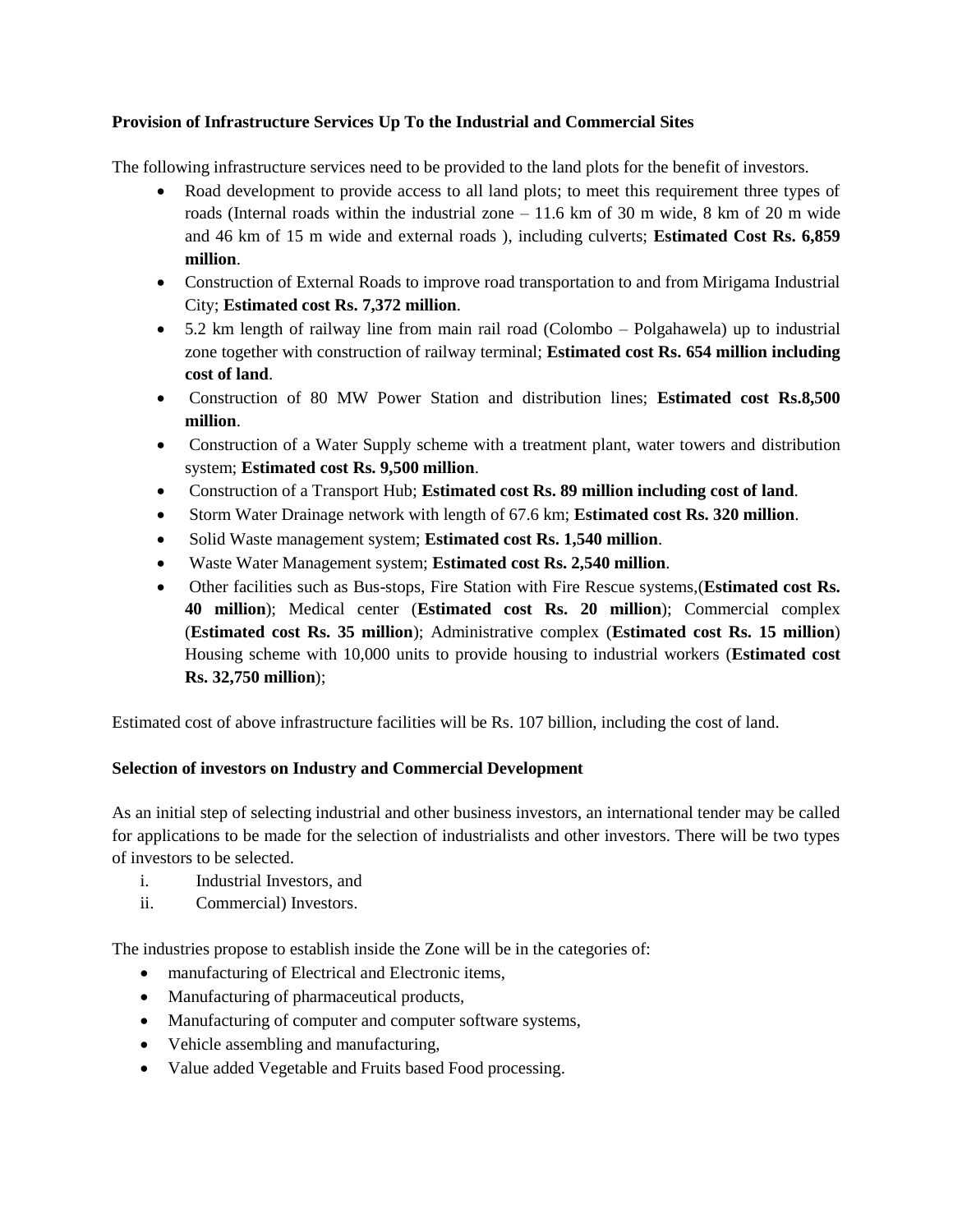These industry categories have been identified to safeguard the prevailing environmental status of the area without polluting the present environment. In order to safeguard the environment, a solid waste collection and disposal system, using incineration technology, and waste water collection and treatment system has been proposed. Cost estimates for waste disposal/treatment systems have been included in the project costs.

### **Qualifications to be fulfilled by Industrial Investors**

Industrialists who qualify to perform the following conditions will be considered in the selection

- i. All selected investors have to be shareholders of Mirigama Industrial Zone Co Ltd, and there shareholding will be limited to the capital investment;
- ii. Minimum 80 % of capital investment shall be raised from foreign financing sources;
- iii. Other than the senior managerial positions, other managerial and employment positions should be filled by local skilled persons;
- iv. Industrialists shall be able to transfer production technology to locals;
- v. At least 75 % of total production shall be exported;
- vi. Only 25 % of the estimated cost of serviced land shall be paid immediately to handover land for investment and the balance cost of land to be paid over a period of 10 years at 7% interest per annum on reduce balance method.
- vii. If investor proposes to affiliate with another investor, the proposal will be considered as a joint investment and shares will be issued to all affiliated investors but only one vote will be offered at the shareholder meetings. All details of affiliated investors need to be given to the Company.
- viii.All industrialists who are selected as prospective investors need to start construction of industries as early as possible and should start production within a period of two years after selection. Non commencement of work within the first six months, the selection and offer will be cancelled and offered to the next eligible investor.

All tax and fiscal incentives applicable to investors under the Board of Investment (BOI) will be applicable to the industrial investors of Mirigama Industrial Development Co Ltd, and government will take action to grant those tax and fiscal incentives.

Non industrial and commercial investors shall not eligible for BOI benefits.Prior to the calling of applications from investors, WRMP, the major shareholder on behalf of the State and main organizer of the company, shall establish the company and register at the Department of Company Registration.

#### **Establishment of SMEs**

There will be two sites allocated for the establishment of SMEs. One site is supplied with all infrastructure facilities and other site also provided with basic infrastructure. The first site is reserved for mainly manufacturing SMEs and priority will be given to those SMEs producing components and spare parts to be used with main industries established in the Zone. The site has an extent of about 80 acres and approximately  $\frac{1}{4}$  to  $\frac{1}{2}$  acre will be allocated for one enterprise, on similar terms offered to other investors (25 % of cost of serviced land immediately and balance in 10 years at 7% interest on reducing balance). These SMEs will be given prior information about the industries proposed to establish in the Zone and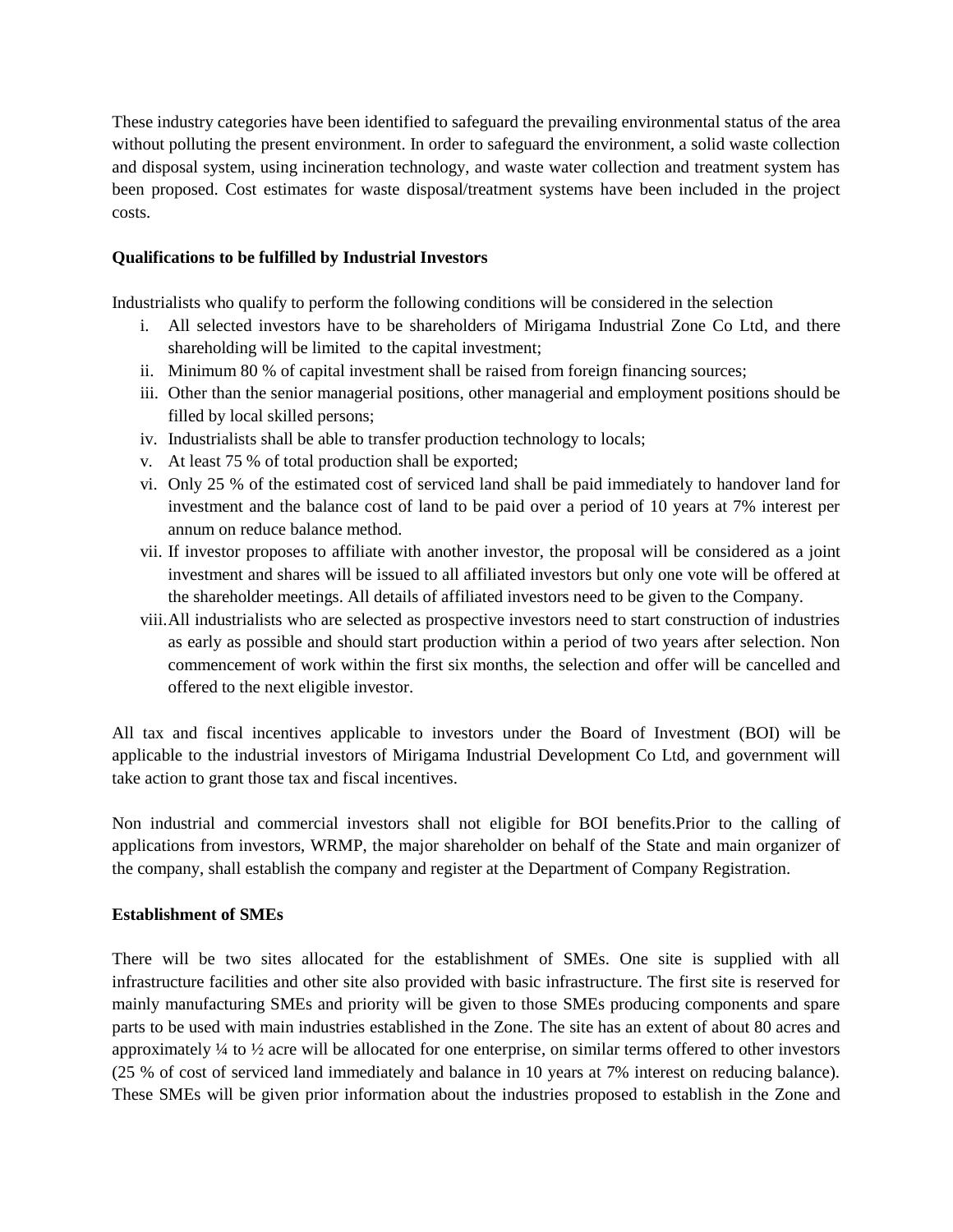allow them to negotiate with them and arrive at decisions on the quality of products and their ability to supply regular basis. If they cannot find agreement on supply, respective SMEs have to take the responsibility of marketing their products. However, the SMEs. The second site which is equivalent to about 100 acres will be allocated for trade and services based SMEs but eligible to establish even processing industries (food or vegetable) at same terms of payment for land. Since Mirigama and close by area is within the coconut triangle of the country, the establishment of coconut based industries and production of machinery and equipment for the development of coconut based industries as well as production 'virgin coconut oil' is also encouraging within the SME sector.

These SMEs will not be shareholders of the Mirigama Industrial Zone Co. However, those SMEs will be organized into industrial clusters and organized into few clusters based on the use of raw materials as inputs and similarity of final products. Each cluster will form into a group and organize as a corporative body and be responsible for the supply of inputs and find markets for the group products. The accounting and book-keeping responsibility of all member SMEs will rest in the hand of the group organization. Eventually these individual groups will be given computer knowledge and provided with digital facilities including digital banking and e-accounting etc and promoted with international marketing etc.

#### **Commercial Investors**

In the selection of Commercial Investors, too, the same procedures will follow. They will be selected through public advertisement. However, a section of commercial investors will be offered shops constructed within the commercial complexes on full payment of the cost of construction. Those who are willing to construct their own commercial establishments will be offered land to be paid at cost. The building may be constructed, according to individual requirement. No concessions will be given for such investments.

#### **Operations of the Company**

For day to day operations of the Company a Board of Directors will be established on the proportional representation of shareholdings. The total number of members of the Board of Directors will be 9, where 2 members (including the Chairman) to be represented public sector and 5 members to represent industrialist and the balance 2 members to represent commercial investors. The Chairman of the Company will appoint by the public sector shareholder. A Company Secretary will be appointed to undertake the secretarial work of the Company.

#### **Project Feasibility**

The estimated total cost of Mirigama Township Development Project will be Rs. 111.1 billion (or US \$ 766 million). The project implementation period, land acquisition an provision of infrastructure, will take a period of 3 years. After the allocation of land to selected industrial and commercial investors, it is assumed to take another two years for development. In other words, from the date of commencement of project implementation, industrial production will take a period of 5 years to start revenue generation from project outputs.